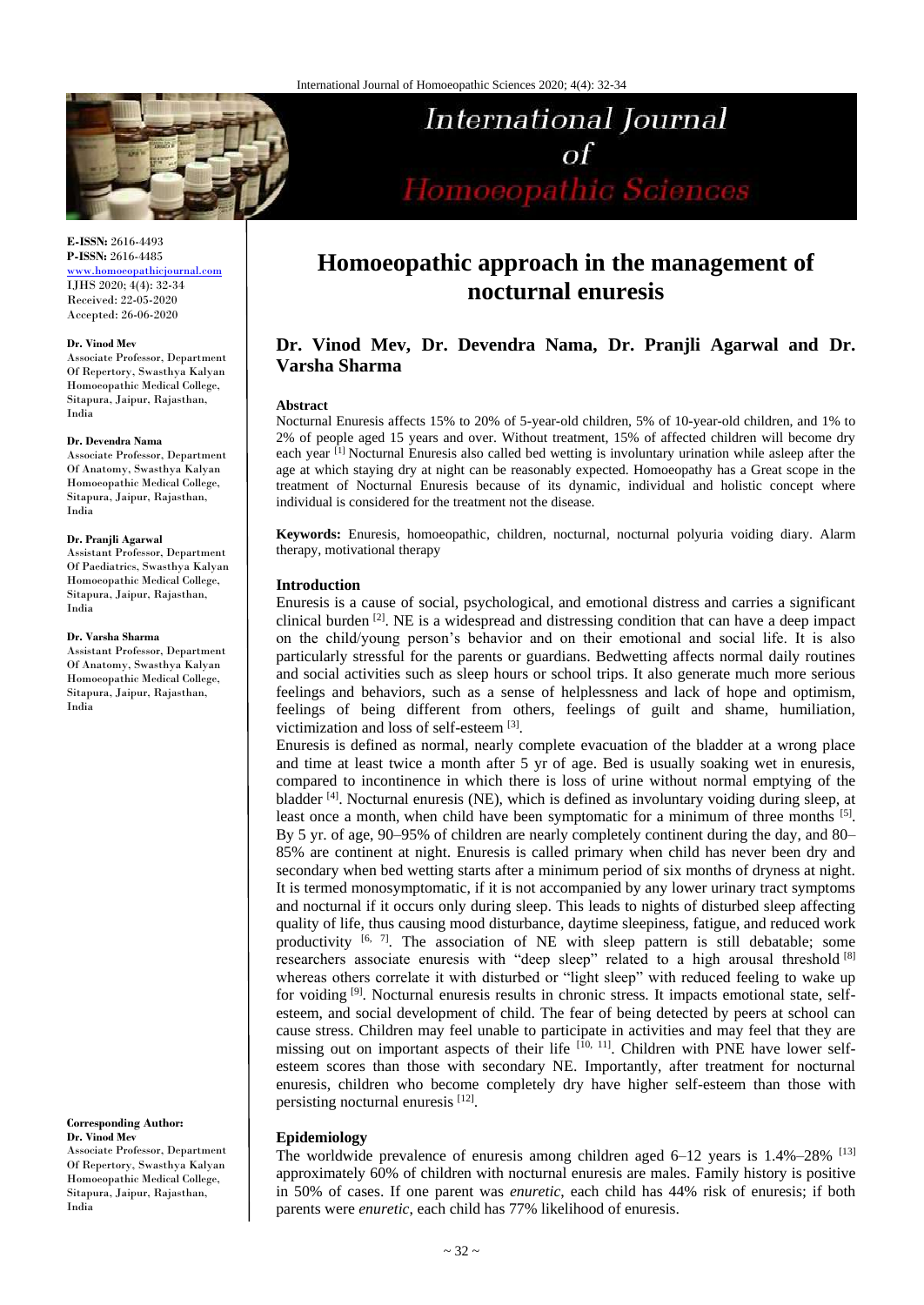Prevalence is highest in children aged 5–8 years (and 6–8 years), lowest in children aged  $11-12$  years  $(8-10)$  years) [16, <sup>17]</sup>. Nocturnal enuresis without overt daytime voiding symptoms affects up to 20% of children at the age of 5 yr; it ceases spontaneously in approximately 15% of involved children every year thereafter. Its frequency among adults is  $\langle 1\% \,$  [14]. The prevalence in India is 7.61%–16.3% [15, 16, 17. 18]. Nocturnal enuresis has been reported in 18.4% of children with sleep problems from a single center in India<sup>[19]</sup>.

### **Etiology**

Maturational delay is the most likely cause of nocturnal enuresis. Anxiety producing episodes during the second to fifth years, the time for development of nocturnal bladder control, are associated with increased risk of enuresis [20]. Other causes are:

- Delayed maturation of the cortical mechanisms that allow voluntary control of the micturition reflex
- Defective sleep arousal.
- Reduced antidiuretic hormone production at night, resulting in an increased urine output (nocturnal polyuria)<sup>[21]</sup>.
- Genetic factors, with chromosomes 12 and 13q the likely sites of the gene for enuresis.
- Bladder factors (lack of inhibition, reduced capacity, overactive)<sup>[22]</sup>
- Constipation.
- Organic factors, such as urinary tract infection, obstructive uropathy, or sickle cell anemia nephropathy.
- Sleep-disordered breathing secondary to enlarged adenoids Psychological factors more often implicated in secondary enuresis<sup>[14]</sup>.

## **Evaluation**

Careful history helps determine whether enuresis is primary or secondary, whether any daytime symptoms are present, whether any voiding difficulty is present  $[23]$ . Information related to urinary stream and presence or absence of voiding symptoms, such as slow stream, splitting or spraying, intermittency, hesitancy, straining, and terminal dribble should be recorded, as it will help in indicating the underlying pathologies. Detailed family history should also be obtained [24].

#### **Frequency-volume charts/voiding diaries**

Voiding diary with frequency and volume charting of urine output and fluid intake for at least 2 days, with a record of daytime accidents, bladder symptoms and bowel habits for at least 7 days is useful [4].

## **Treatment**

General advice should be given to all enuretic children but active treatment need not begin before the age of six years. Caffeinated drinks like tea, coffee fluid in-take during the day as 40% in the morning, 40% in the afternoon and 20% in the evening are recommended  $[4]$ . The first step in treating PNE is to educate the child and parents about the condition and provide reassurance regarding spontaneous resolution <sup>[25]</sup>. Medication should be initiated in children  $>5$  years only if non-pharmacologic measures fail [26]. The first line of treatment is usually non pharmacological, comprising motivational therapy and use of alarm devices.. Motivational therapy involves combination of providing reassurance,

emotional support, eliminating guilt, and rewarding the child for dry nights  $[26]$ . Alarm therapy with an enuresis alarm is the most effective strategy for curing nocturnal enuresis. Success rates of 66%-70% <sup>[25]</sup>. Enuresis alarm consists of a sensor device attached to the child's underwear or to a mat under the bed-sheet, and an alarm placed on the bedside or attached to the child's collar. The sensor on the device is activated when bedwetting occurs. The alarm conditions the child to sense a full bladder and awaken from sleep  $[27]$ . Alarm therapy requires treatment for 6–16 weeks.

### **Homoeopathic management**

- **Causticum:** chilly patient. Enuresis during first sleep at night. Enuresis from slightest excitement. Particularly in Children during first sleep worse in winter and ceases or Becomes more moderate in summer with great debility.
- **Dulcamara**: Enuresis after some disease of bladder. Worse from cold or damp. Child desires different things but rejects on receiving them. Copious turbid foul smelling urine.
- **Sabal serrulata:** Due to paralysis of sphincter, constant desire to pass urine at night.
- **Kreosotum:** chilly patient. Irritable, peevish, dissatisfied. Enuresis with dream of urination in a decent manner, wets bed at night. Enuresis during first part of sleep, from which it is difficult to arouse child. Sudden urge to urinate [28].
- **Sulphur:** Wetting bed at night copious discharge of children who suffer from chronic cutaneous eruption. Desires sugar.
- **Calcarea carbonica:** Complaints of children who are fat, fair and flabby. Much emission of urination at night. Sour vomiting of children during dentition with tendency to eat indigestible things such as chalk, pencil etc.
- **Medorrhinum:** In children where there is a psychotic history of Nocturnal Enuresis. Weak memory, fear in the dark as if someone behind him/her.
- **Sepia officinalis:** chilly patient. Involuntary urination during first sleep. Bed is wet as soon as the child goes to sleep, very offensive urine. Child is dull, depressed, moody indolent with a greasy skin. Disinterested in work worse from change of weather.
- **Equisetum hyemale:** Enuresis day and night, it acts well when it remains a mere force of habit, after removal of primary cause, dreams of seeing crowd of people. Profuse urine. Incontinence of urine in children with dreams or night mares.
- **Natrum muriaticum:** Craving for salt. Aversion for bread and fats. Urine pass involuntarily when walking and coughing, has to wait a long time for it to pass if others are present.
- **Rhus toxicodendron:** chilly patient. Bed wetting in children of older age group. Nocturnal enuresis in boys.

## **References**

- 1. Nocturnal enuresis Canadian medical Association Journal 2012;184(8):908-11. DOI:10.1503/cmal.111052)
- 2. Caldwell PH, Deshpande AV. Von Gontard A: Management of nocturnal enuresis. BMJ 2013;347:6259. 10.1136/bmj.f6259.